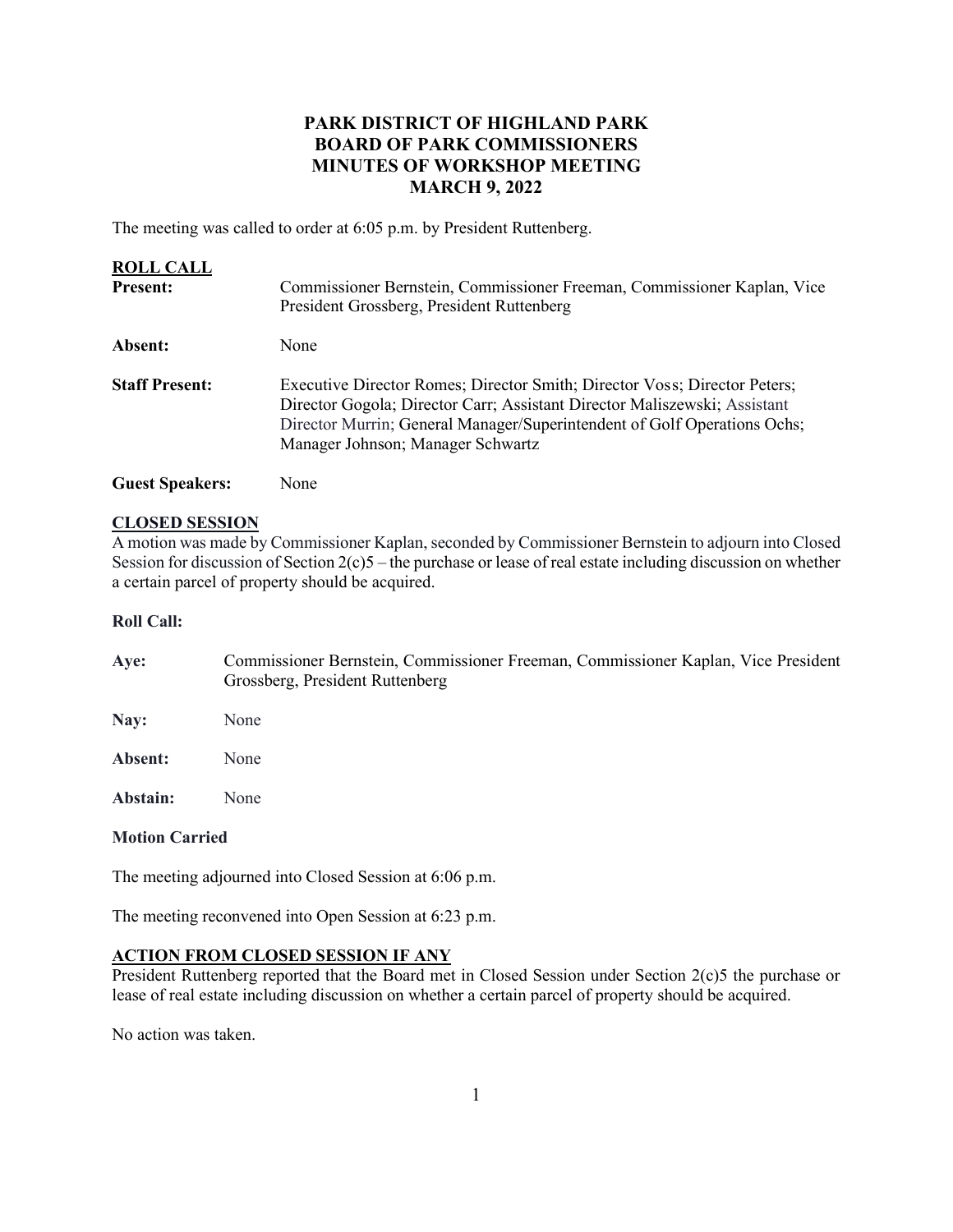### **ADDITIONS TO THE AGENDA**

None.

#### **PUBLIC COMMENT FOR ITEMS NOT ON AGENDA**

President Ruttenberg requested moving public comment for items on the agenda to the end of the meeting so that the public can hear tonight's presentation before providing comments. This section of public comments is for items not on tonight's Agenda. There will be a second opportunity at the end of the meeting for items on the agenda. This will allow the public to hear tonight's presentations before providing comments.

#### *Rick Steinburg*

#### *2116 St. Johns, Highland Park*

Always had a house and a wonderful garden. Came here expecting to get a garden plot to discover there are only 12 plots, so I am unable to purchase a plot. He thinks half of the community lives in apartments and condos, suggesting those property owners would like the opportunity to purchase garden plots. He recommends the Park District acquire more property for garden plots.

President Ruttenberg appreciated Rick's comment.

### **2022 PARK AVENUE BOAT LAUNCH IMPROVEMENTS BID**

Director Smith reviewed the base bid which includes mobilization and site preparation, demolition and removal of barge breakwater and boat ramp, breakwater construction, boat ramp construction, installation of guide piles for a floating dock, and installation of limited bollards.

He shared an image of the site with an overlay of the proposed improvements.

Alternates were put in the bid, based on receiving IDNR grant funds, this includes solar flood lights and poles, solar navigation lights and poles, breakwater bollard and chain system, breakwater cleats, floating dock system, and temporary boat ramp repair removal.

Showed bid results from the six contractors. Lake & Rivers Contracting was the low bidder at \$2.5 million. Favorable references.

### *Financial Impact*

Director Smith reported that staff budgeted \$2 million. Community raised \$361,881 in donations. IDNR boat access grant, if awarded would be \$200,000. As for expenses, the construction bid is \$2.5 million with a 5% contingency of \$129,120. The overall anticipated amount over budget is \$218,149.

#### *Value Engineering*

Staff has been working with SmithGroup and Lakes & Rivers to identify savings. As a result, the District could change the breakwater fill stone type for a savings of \$43,560. Floating dock piles could be reduced or the thickness of steel, for an estimated \$10,000 reduction if any. Staff is recommending bidding grantrelated items separately, for an estimated \$32,000 reduction. Overall, possible savings is \$280,000.

Furthermore, IDNR confirmed they are understaffed so grants will not be awarded until the Fall or Winter of 2022, which impacts the project timeline.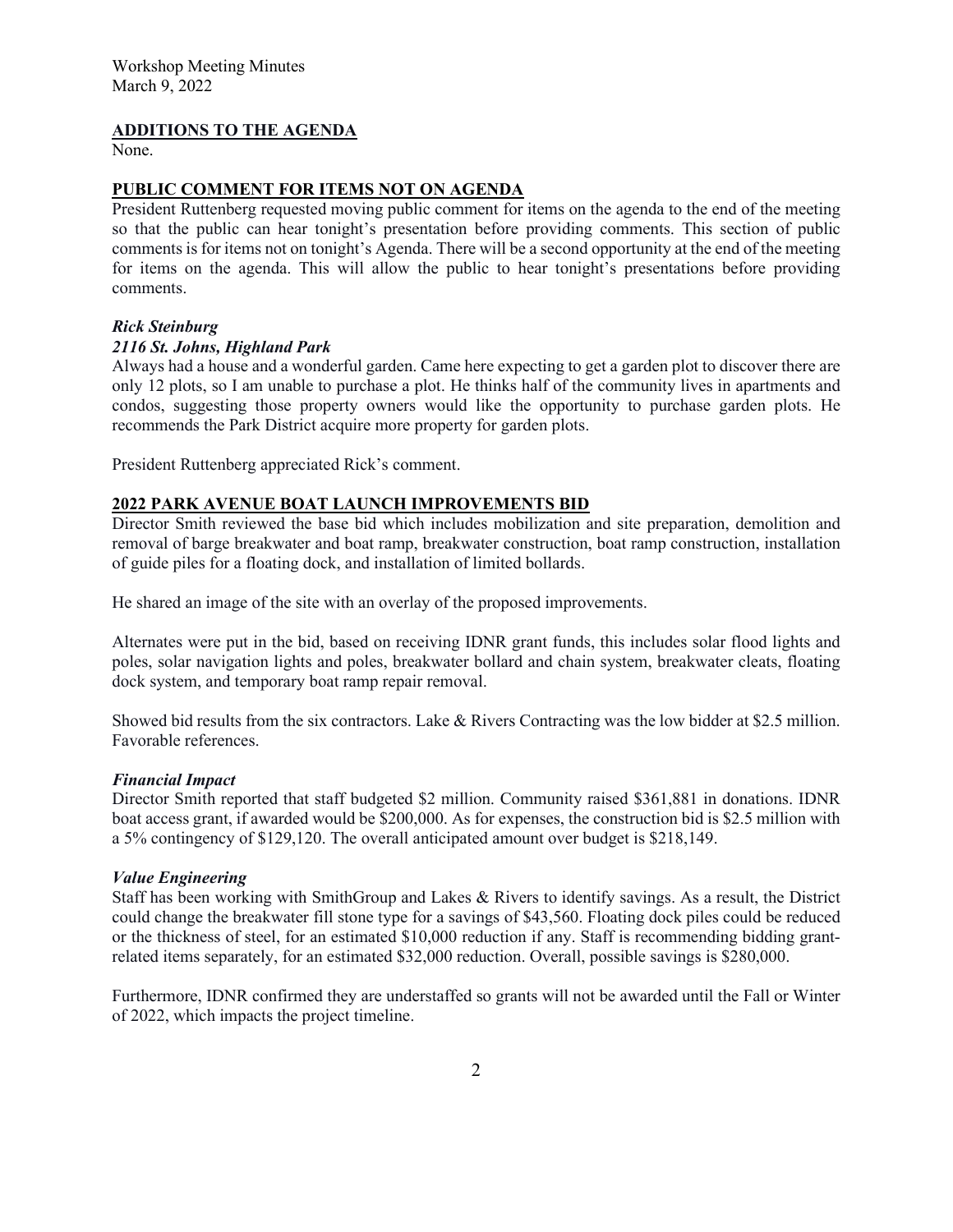Workshop Meeting Minutes March 9, 2022

Updated anticipated amount over budget by changing the breakwater stone fill type reduces the project to \$172,411 over budget.

If the District is not awarded the grant, solar flood lights, poles, and the crown wall bollards and chains along the east side could be removed, the length of the floating dock could be reduced, or the dock could be purchased in portions to spreading costs into future years for a \$125,000 savings. However, these projects would have to be bid out. Overall, the project would reduce to \$197,000 over budget.

#### *Next steps*

Staff will work with SmithGroup to fine-tune value engineering savings and work with Parks Foundation to raise additional funds. Staff will provide an update at the March Finance Committee meeting. The Park Board of Commissioners would have to approve the project at the April 27 Regular Board meeting in order to stay on schedule. If approved, construction begins September 6 after Labor Day. Hope to hear from IDNR regarding grant funds in the fall. Project completion is estimated for May of 2023.

Commissioner Kaplan would like to know the odds of getting the grant funds.

Director Smith reported that he feels the odds are in the District's favor but there is no guarantee. He is not in favor of making cuts. Overall, he would like to know how much the District has spent on this project.

Director Smith reported likely a couple hundred thousand.

President Ruttenberg agrees with Commissioner Kaplan that any reduction would have to be further discussed as reducing lights is a safety concern.

Vice President Grossberg would like to know if it's relatively easy to extend the floating docks in the future.

Director Smith reported that staff would like to further explore that option, however, the extension added in the future will come at a high cost.

Vice President Grossberg would like to know if all the lakeside bollards would be removed.

Director Smith reported that all the lakeside bollards would be removed.

### **PUBLIC COMMENT FOR ITEMS ON THE AGENDA**

#### *Sam Keshy*

### *184 Oak Mill Terrace, Highland Park*

What are the consequences of not doing this project, and how will affect the water plant and shore erosion? Are there any options for a phased approach?

What is the 2023 capital budget? Are there options to fund more strategically?

Is the contingency budget a Park District requirement?

He feels contingency may not be necessary and would hate the project to falter because of the contingency costs.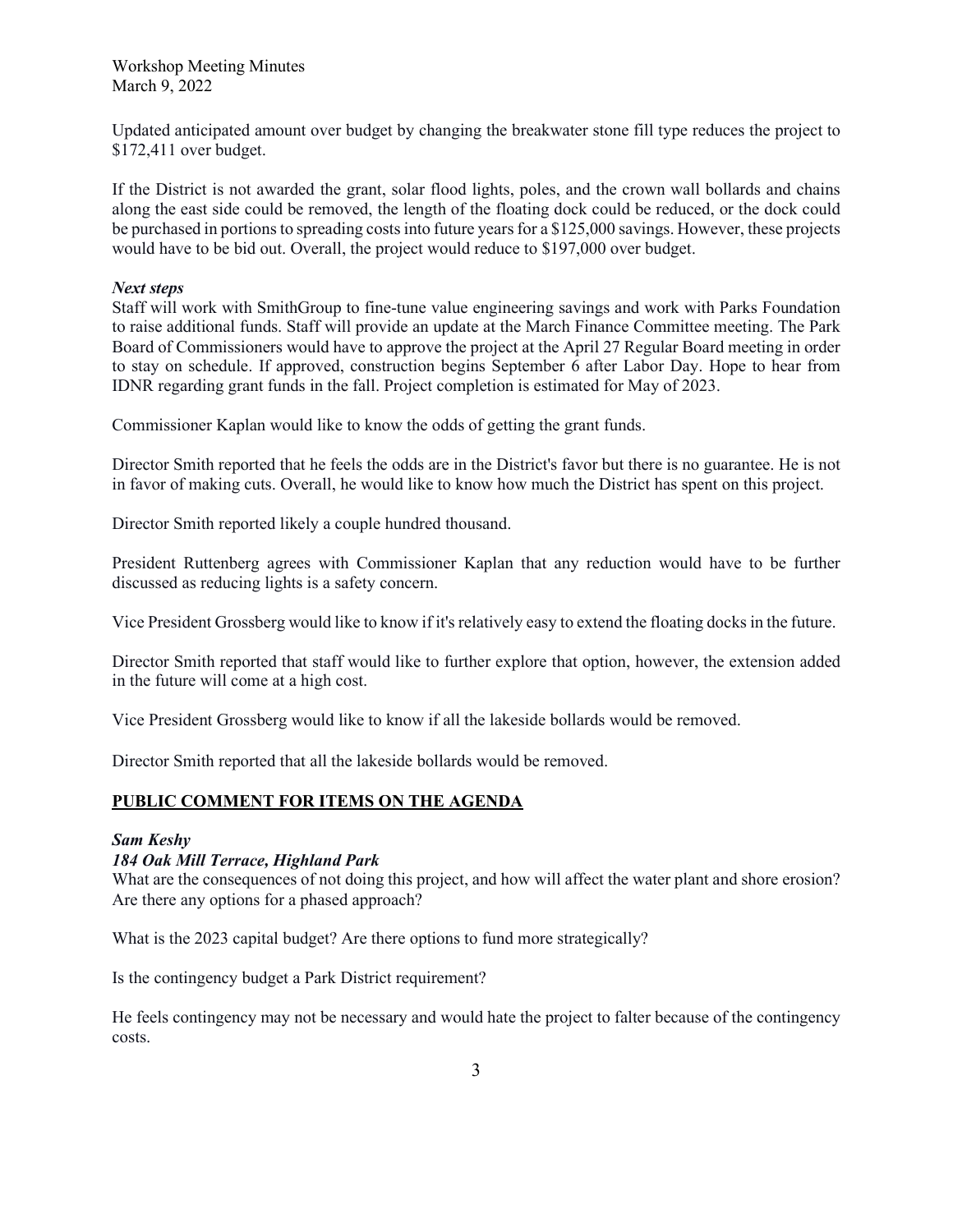### *Peter Mordini*

### *1853 Shehan Court, Highland Park*

Look around this room, we have gone very far in this endeavor spending almost \$200,000. He thanked everyone for helping us to get here. This is what realtors want, this is how we showcase Highland Park and the Park District. If we don't have eyes out there providing rescue support, it's a concern. It's been 7 years since these conversations started. Don't get frustrated, we're a team, we have to look forward to getting this done even with the challenges. I have not seen the District walk away from a project with a \$200,000 investment. I know there are ways to cut costs, he's here to help figure it out and get it done.

# *Steve Knapp*

### *700 College Place, Highland Park*

In the current state of the economy, there is a lot of inflation, we're only 10% over budget which is pretty impressive. He urges the Board to act now to avoid additional costs. If we have to cut, he feels all the boaters would support reducing the floating dock or removing floodlights. Aesthetics doesn't have a large impact if it prevents the project from moving forward. We could always add those items down the road when funds are available.

# **PARK AVENUE SITE PLAN**

Manager Schwartz reported that The Park Avenue Site Plan is an initiative from the Lakefront Master Plan Update that consolidates the various lakefront planning efforts to develop a holistic, sustainable, conceptual site plan for Park Avenue Beach and Boating Facility. The plan considers access, boat storage and amenities, passive and active recreation, infrastructure repair and replacement and is also consistent with the District's Beach Management Plan. The Site Plan includes Concept Plan Drawings, but does not include specific engineering, architectural, or construction plans. Concept Plan Drawings provide the Park District support to apply for grant funds and budget for future projects.

The Park Avenue Concept Plan Drawings were presented to the Park Board at the August 10 Workshop for board discussion. They were also shared with the public at a community meeting on August 16 where over 90 people attended to provide feedback. The preferred concept plan was presented in August, so she is here this evening to represent the summary plan document. As a reminder, the Master Plan is an initiative from the Lakefront Master Plan, that consolidates planning efforts around Park Avenue. Phase 1 of the plan was submitted for OSLAD grant funds.

Summary plan highlights include observations, divided between north and south beaches, existing conditions, an overview of engagement efforts and comments heard, overview and explanation of the preferred site plan and phasing.

Shared an image of the preferred concept plan, which includes all three phases (north lot configurations with boardwalk, improved pedestrian access when traveling from the north to south beach, and south end storage configurations).

Commissioner Kaplan would like to know if the repairs to the south parking lot are included in this site plan.

Director Smith reported that the repairs to the south parking lot are a separate project which will be addressed at a future Lakefront, Parks, and Natural Areas Committee Meeting.